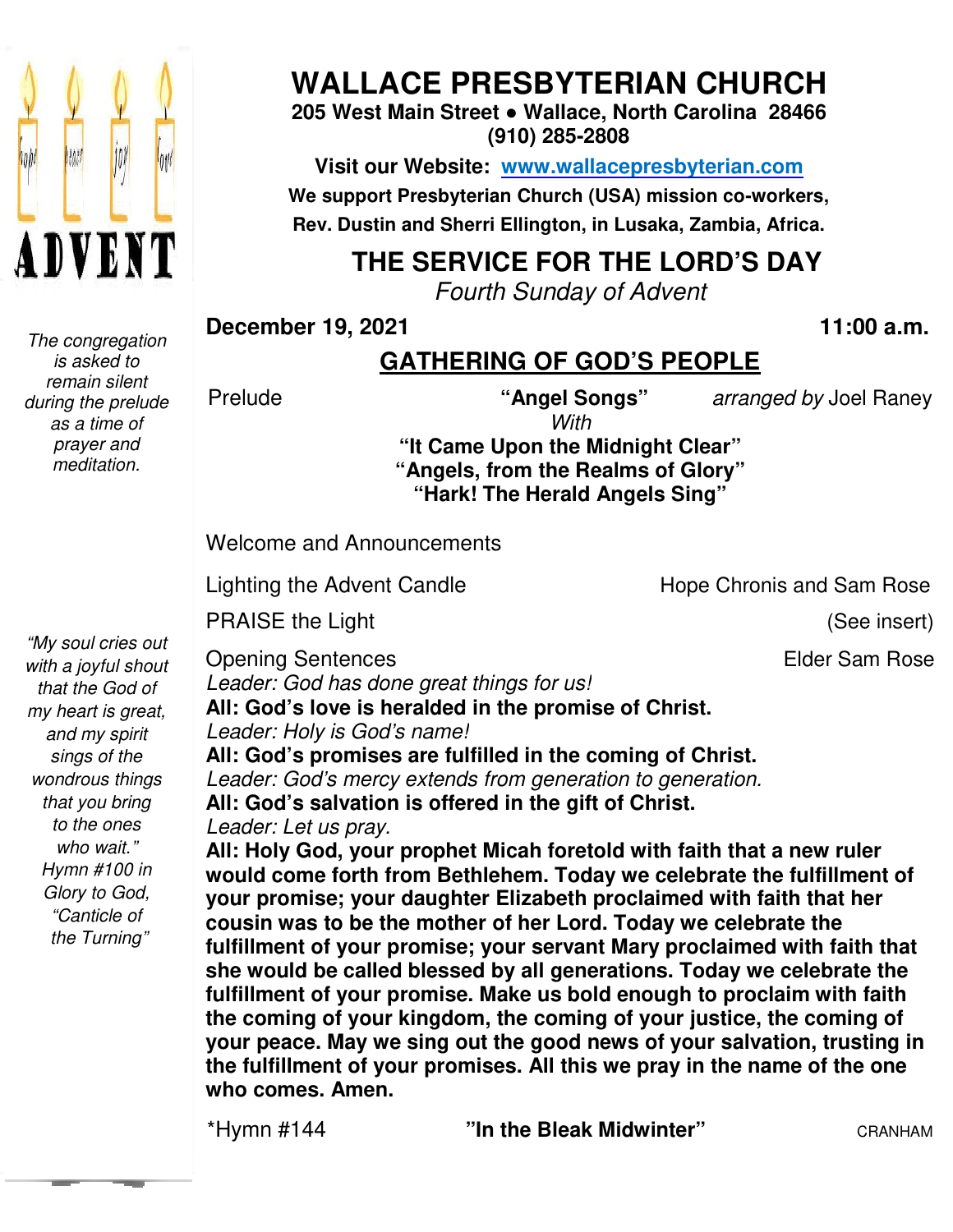*Today's Prayer of Confession is taken from The Church on the Hill in Flushing, NY, a congregation of the Reformed Church in America.* 

 *Hymn #100 in "Though I am small, my God, my all, you work great things in me, and your mercy will last from the depths of the past to the end of the age to come." Glory to God, "Canticle of the Turning"* 

#### \*Unison Prayer of Confession

**Dear Lord, we confess our willingness to be loved but also our reluctance to love. We confess our readiness to accept your forgiving love, but also our refusal to forgive. We confess our eagerness to grasp your offer of redeeming love, but also our resistance to follow you without question. In this time of Advent, forgive our failure to respond as we should. We pray that you come to us anew, and by your grace assist us to receive with joy, as the shepherds; with gratitude as Simeon; with obedience, as Mary; with love as you have loved us. Even so, come Lord Jesus. Lord, hear our prayers . . .**

**(A time for silent prayers of confession . . .)**

\*Responsive Assurance of Pardon

 *Leader: Hear these words of comfort from the prophet Isaiah: "Surely God is strength and our might; God has become our salvation." Friends, God has our salvation; We will trust, and will not be afraid, for the Lord God is our become our salvation, indeed!*

 **All: Let us open ourselves to the joy to be found in our forgiveness; never more are we to be held captive by that which seeks to tear us from God.** *Leader: Hear the Good News of the Gospel:* 

**All: In Jesus Christ, we are forgiven! Alleluia! Amen!**

Gloria Patri **Glory Be to the Father Glory be to the Father, and to the Son, and to the Holy Ghost; as it was in the beginning, is now, and ever shall be, world without end. Amen, amen.** 

#### **PROCLAIMING GOD'S WORD**

Children's Sermon

Prayer for Illumination

 **Speak to us, Lord. Speak to us in the waiting, the watching, the hoping, the longing, the sorrow, the sighing, the rejoicing .Speak to us by your Word in these Advent days, and walk with us until the day of your coming. Amen.** 

| Old Testament Lesson | 1 Samuel 2:1-10     | Elder Sam Rose |
|----------------------|---------------------|----------------|
| Gospel Lesson        | <i>Luke 1:39-56</i> |                |

Sermon **"What Do You Know This Christmas?**" Dr. Philip K. Gladden

A Time for Silent Reflection

Pastoral Prayer with the Lord's Prayer

*"Though the nations rage from age to age, we remember who holds us fast: God's mercy must deliver us from the conqueror's crushing grasp." Hymn #100 in Glory to God, "Canticle of the Turning"*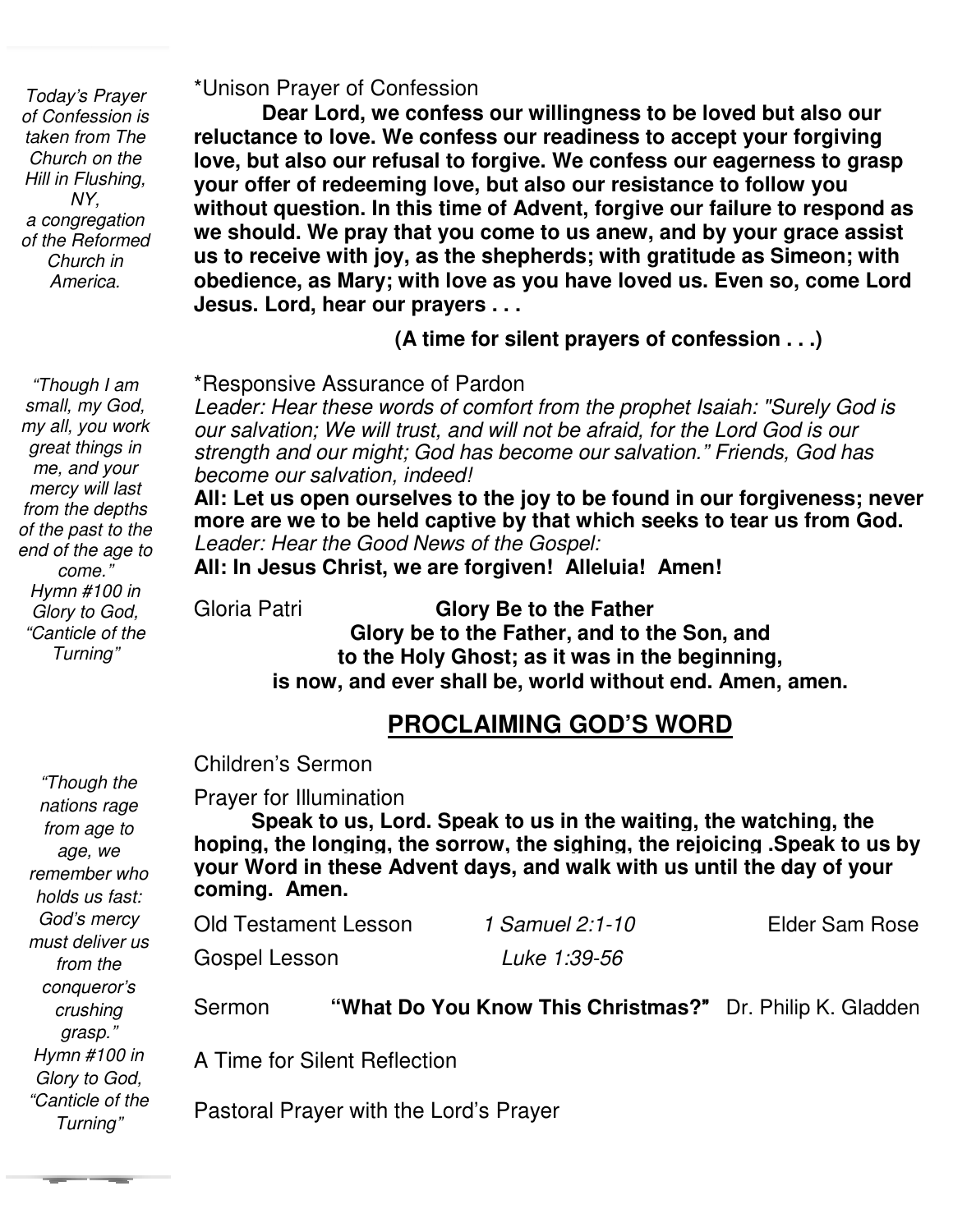

**Our Father who art in heaven, hallowed be thy name. Thy kingdom come, thy will be done, on earth as it is in heaven. Give us this day our daily bread; and forgive us our debts, as we forgive our debtors; and lead us not into temptation, but deliver us from evil. For thine is the kingdom and the power and the glory, forever. Amen.** 

#### **GIVING THANKS TO GOD**

\*Presentation of Tithes and Offerings

Offertory **"To the World, Joy!"** *arranged by* Joel Raney Attie Carr Carlton Handbell Choir

\*Doxology and Prayer of Dedication

 *Praise God from whom all blessings flow; Praise Him all creatures here below; Praise Him above ye heavenly host; Praise Father, Son, and Holy Ghost. Amen.* 

Affirmation of Faith: *From "A Brief Statement of Faith" of the Presbyterian Church (U.S.A.)*  **In life and in death we belong to God. Through the grace of our Lord Jesus Christ, the love of God, and the communion of the Holy Spirit, we trust in the one triune God, the Holy One of Israel, whom alone we worship and serve. In gratitude to God, empowered by the Spirit, we strive to serve Christ in our daily tasks and to live holy and joyful lives, even as we watch for God's new heaven and new earth, praying, "Come, Lord Jesus!" With believers in every time and place, we rejoice that nothing in life or in death can separate us from the love of God in Christ Jesus our Lord.** 

| *Hymn #119 | "Hark! The Herald Angels Sing" | <b>MENDELSSOHN</b> |
|------------|--------------------------------|--------------------|
|------------|--------------------------------|--------------------|

\*Benediction





*The flowers this morning are given in memory of Andrea Casteen by her family. We wish to thank you for all your prayers, love, and support over this past year. Merry Christmas. Zach, Adlyn, and Clara along with the Casteen and Bentley families.* 

*that our forebears heard is the promise which holds us bound, till the spear and rod can be crushed by God, who is turning the world around."Hymn #100 in Glory to God, "Canticle of the Turning"*

*"This saving word* 

*"My heart shall sing of the day you bring. Let the fires of your justice burn. Wipe away all tears, for the dawn draws near, and the world is about to turn." Hymn #100 in Glory to God, "Canticle of the Turning"*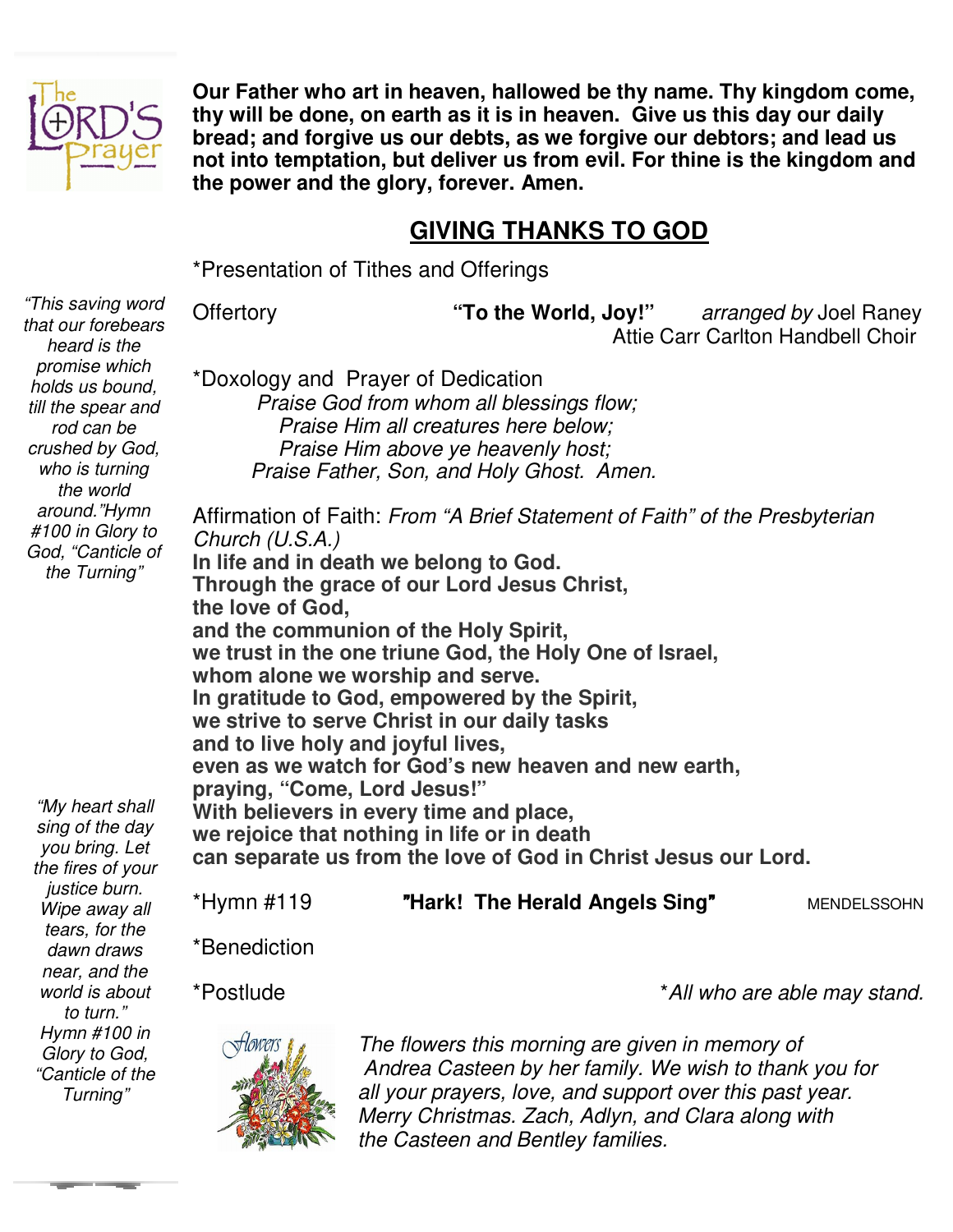|                       | <b>WEEKLY CALENDAR</b>                                                                                                                                                                                                                                                                                                                                                                                                                                                                                                                                             |                        |                                                                                                                                                                                                                                                                                                                                          |  |  |
|-----------------------|--------------------------------------------------------------------------------------------------------------------------------------------------------------------------------------------------------------------------------------------------------------------------------------------------------------------------------------------------------------------------------------------------------------------------------------------------------------------------------------------------------------------------------------------------------------------|------------------------|------------------------------------------------------------------------------------------------------------------------------------------------------------------------------------------------------------------------------------------------------------------------------------------------------------------------------------------|--|--|
| ch Weekly             | Sunday, December 19                                                                                                                                                                                                                                                                                                                                                                                                                                                                                                                                                |                        | FOURTH SUNDAY OF ADVENT<br>9:30 am Alternative Sunday School Class, in<br>Person (Room 304) & Zoom<br>10:00 am Sunday School Classes<br>11:00 am Worship in person & live stream/<br>Christmas Joy Offering                                                                                                                              |  |  |
| $\mathsf{puncements}$ | Monday, December 20<br>Tuesday, December 21<br>Wednesday, December 22                                                                                                                                                                                                                                                                                                                                                                                                                                                                                              | $7:00$ pm<br>$2:00$ pm | Zoom Bible Study<br>7:00 pm Session meeting, Room 304<br>10:00 am Bible Study/in person (304) & via zoom<br>St. Nicholas Project Distribution,<br><b>Fellowship Hall</b>                                                                                                                                                                 |  |  |
|                       | Friday, December 24<br>Saturday, December 25                                                                                                                                                                                                                                                                                                                                                                                                                                                                                                                       | 7:00 pm                | <b>CHRISTMAS EVE</b><br><b>Church Office Closed for Christmas</b><br>Holiday<br><b>Candlelight Communion Service</b><br><b>MERRY CHRISTMAS!</b>                                                                                                                                                                                          |  |  |
|                       | <b>NOTES AND ANNOUNCEMENTS</b>                                                                                                                                                                                                                                                                                                                                                                                                                                                                                                                                     |                        |                                                                                                                                                                                                                                                                                                                                          |  |  |
| reh News              | * Please join the minister for a Bible Study on Monday night, December 20 from<br>7:00 - 8:00 p.m. via Zoom or Wednesday, December 22 from 10:00 - 11:00 a.m.<br>in person (Room 304) or via Zoom. This week we will read and talk about Luke's<br>Christmas story in Luke 2:1-20 as we prepare for our Christmas Eve worship<br>service. Check your email on Monday for the Zoom links.<br>* The session will meet on Tuesday, December 21 at 7:00 p.m. in Room 304. If<br>you have any business or concerns for the session to consider, please speak to         |                        |                                                                                                                                                                                                                                                                                                                                          |  |  |
| <b>SIMA</b>           | lead us in our worship and ministry.<br>24.<br>Lord's table. Individual sets of communion elements will be provided.                                                                                                                                                                                                                                                                                                                                                                                                                                               |                        | one of the elders or the minister. Please keep our session in your prayers as they<br>* The church office will be closed on Friday morning, Christmas Eve, December<br>* We will celebrate the Sacrament of the Lord's Supper during our Christmas Eve<br>Candlelight service on Friday, December 24 at 7:00 p.m. All are invited to the |  |  |
| as Joy                | Today, we receive our traditional and annual Christmas Joy Offering. You<br>may contribute in the offering plate, by mailing a contribution to the church (P.O.<br>Box 717, Wallace, NC 28466), by putting a contribution in the mail slot of the<br>church office door, or donating online at our church's website<br>(www.wallacepresbyterian.com). The Christmas Joy Offering has been a<br>cherished Presbyterian tradition since the 1930s. The Offering distributes gifts<br>equally to the Assistance Program of the Board of Pensions and to Presbyterian- |                        |                                                                                                                                                                                                                                                                                                                                          |  |  |

#### **NOTES AND ANNOUNCEMENTS**





**Today, December 19** 

**Today, we receive our traditional and annual Christmas Joy Offering.** You may contribute in the offering plate, by mailing a contribution to the church (P.O. may contribute in the offering plate, by mailing a contribution to the church (P<br>Box 717, Wallace, NC 28466), by putting a contribution in the mail slot of the church office door, or donating online at our church's website (**www.wallacepresbyterian.com** ). The Christmas Joy Offering has been a cherished Presbyterian tradition since the 1930s. The Offering distributes gifts equally to the Assistance Program of the Board of Pensions and to Presbyterian related schools and colleges equipping communities of color. The Assistance Program provides critical financial support to church workers and their families. Presbyterian-related schools and colleges provide education and leadership development while nurturing racial and ethnic heritage. This has been a Presbyterian commitment for nearly 140 years. For more information, visit www.specialofferings.pcusa.org/offering/christmas-joy/. development while nurturing racial and ethnic heritage.<br>Presbyterian commitment for nearly 140 years. For mor<br><u>www.specialofferings.pcusa.org/offering/christmas-joy/</u>.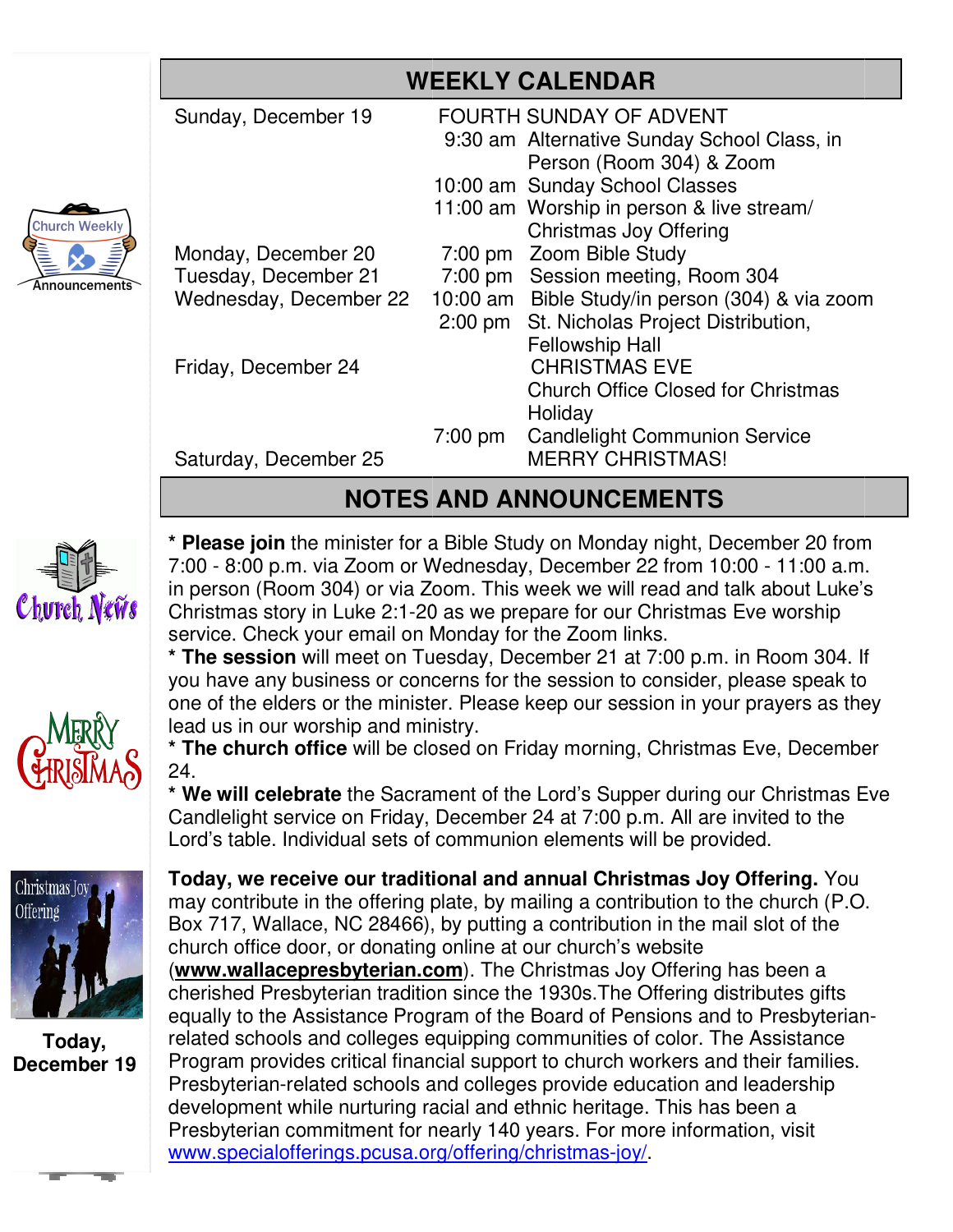# **FOURTH SUNDAY -- PRAISE the Light Hope Chronis and Sam Rose**

Advent is a time to praise.

**Praise the Lord, and rejoice in his goodness.**  Advent is a time to remember God's faithfulness. **Praise the Lord, and rejoice in his goodness.**  Advent is a time to remember God's blessings. **Praise the Lord, and rejoice in his goodness.**  Advent is a time to remember God's promises.

**Praise the Lord, and rejoice in his goodness.**  Advent is a time to celebrate the end of darkness.

**Praise to Jesus, the Light of the Word.** 

**Candle Lighting** 

**Hymn** 

**Closing Prayer** 

Merry Christm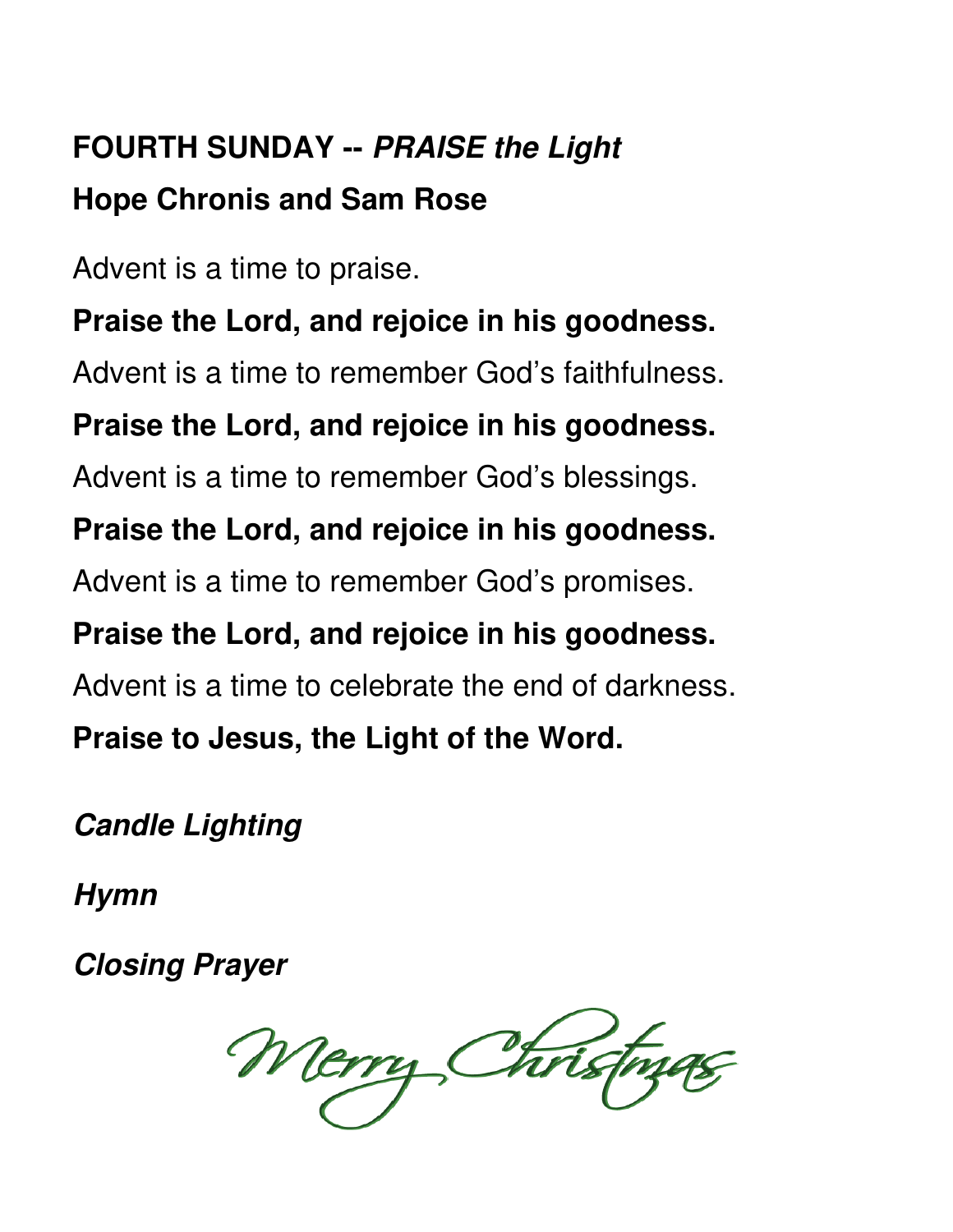## Jesus, the Light of the World **Congregational Part**

**GEORGE D. ELDERKIN** (Sing twice) We'll walk in the light, beau-ti - ful come, where the dew-drops of mer-cy shine light, bright, shine all O, a-round us by day and by the light of night, the world. Je - sus, © 2020 Hope Publishing Company, Carol Stream, IL 60188 www.hopepublishing.com 800-323-1049 All rights reserved. International copyright secured. The Publisher grants permission to reproduce this page for the congregation.

**ELDERKIN**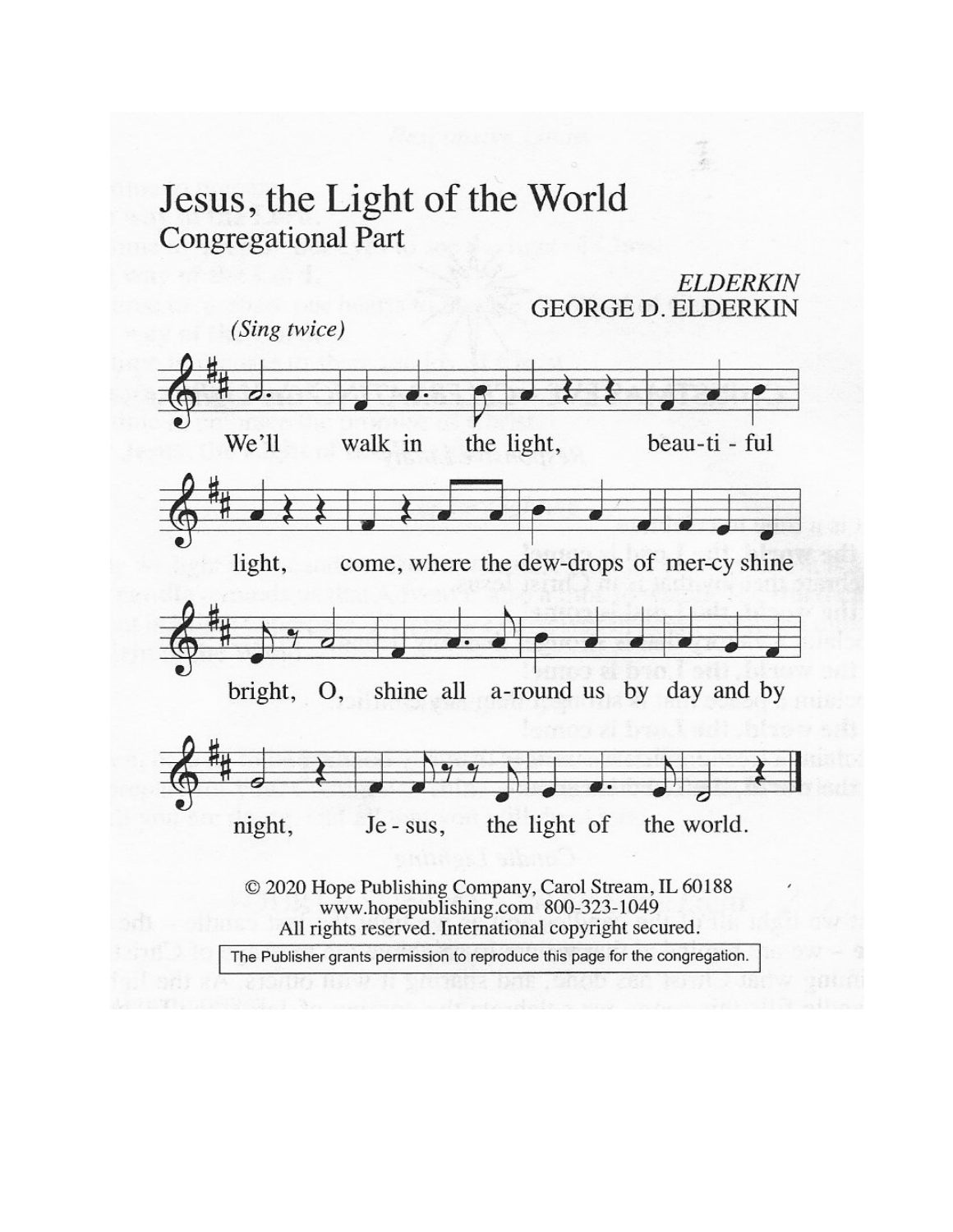

## ADVENT WREATHS

*These Wreaths were bought for the Church during Advent Season and given in honor and memory of the following loved ones by the names listed below* 

*In memory of Harry "Toots" Carlton*  **Given by Greg & Geneva Maready** 

*In memory of Virginia "Sit" Knowles*  **Given by Greg & Geneva Maready** 

*In memory of Charles Dewitt McGowen, Jr.*  **Given by Greg & Geneva Maready** 

*In memory of Hill and Wright Lanier*  **Given by Greg & Geneva Maready** 

*In memory of Attie Carr Carlton In honor of The Attie Carr Carlton Handbell Choir*  **Given by Greg & Geneva Maready** 

*In memory of our parents Flora & Dean Long and William & Gertrude Vanderwel*  **Given by David & Brenda Long** 

*In memory of William "Bill" Saunders*  **Given by Burke & Lock Saunders** 

*In memory of Andrea Lyn Casteen*  **Given by Zach, Adlyn Jo & Clara Gray Casteen** 

*In memory of Tommy (Buddy) Dail*  **Given by Bill & Susan Walters**